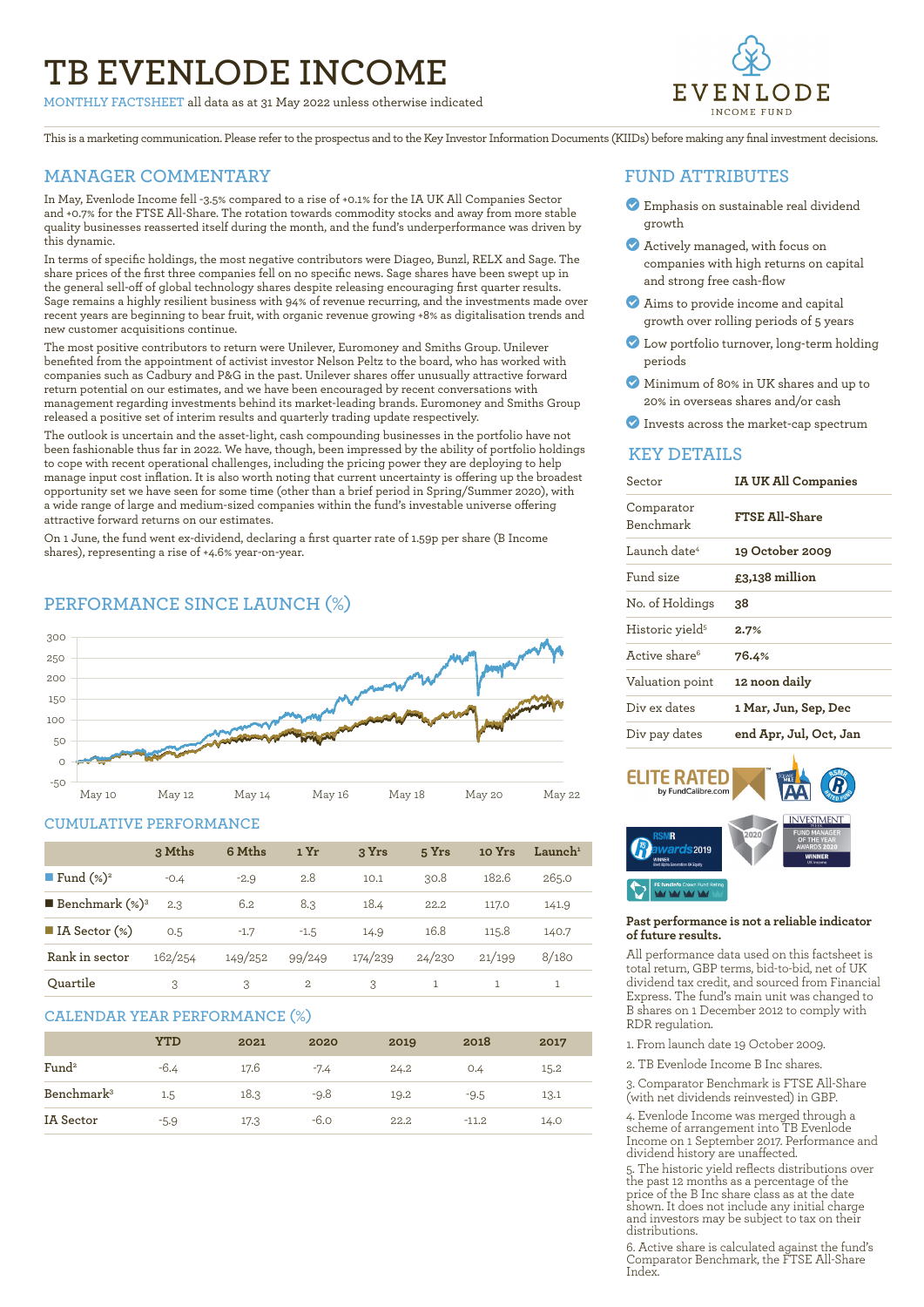# **PORTFOLIO**

| <b>Industrial Goods and Services</b>        | 19.8        |
|---------------------------------------------|-------------|
|                                             |             |
| Personal Care, Drug and Grocery Stores 18.5 |             |
| Media                                       | 12.7        |
| Food, Beverage and Tobacco                  | <b>11.0</b> |
| <b>Health Care</b>                          | 10.9        |
| Technology                                  | 9.3         |
| <b>Financial Services</b>                   | 7.2         |
| <b>Consumer Products and Services</b>       | 4.0         |
| Telecommunications                          | 1.7         |
| <b>Real Estate</b>                          | 1.5         |
| Retail                                      | 1.0         |
| Chemicals                                   | 0.9         |
| Cash                                        | 1.6         |
|                                             |             |
|                                             |             |

| Large Cap ( $\ge$ £10 bn)               | 83.2 |
|-----------------------------------------|------|
| $\blacksquare$ Mid Cap (£2 bn - £10 bn) | 14.1 |
| $\blacksquare$ Small Cap (< £2 bn)      | 1.1  |
| $\Box$ Cash                             | 1.6  |
|                                         |      |

### **Size allocation (%) Geographical allocation (%)**

| United Kingdom               | 83.3 |
|------------------------------|------|
| $\blacksquare$ North America | 10.0 |
| $\blacksquare$ Europe        | 5.1  |
| $\blacksquare$ Cash          | 1.6  |

# **ROLLING 5 YEAR PERFORMANCE (%)**



- TB Evenlode Income B Inc GBP Shares
- FTSE All-Share Index

#### **Past performance is not a reliable indicator of future results.**

Total return, bid-to-bid, net of UK dividend tax credit, and sourced from Financial Express. Rolling 5 year performance figures are run to calendar month ends.



| Total                       | 75.7 |
|-----------------------------|------|
| Wolters Kluwer              | 1.8  |
| Euromoney Inst. Investor    | 1.9  |
| Schroders                   | 2.0  |
| Hays                        | 2.0  |
| Microsoft                   | 2.1  |
| AstraZeneca                 | 2.1  |
| London Stock Exchange Group | 2.1  |
| Spectris                    | 2.3  |
| Smith & Nephew              | 2.6  |
| PepsiCo                     | 2.6  |
| Compass Group               | 2.9  |
| Smiths Group                | 3.6  |
| Procter & Gamble            | 3.6  |
| Sage Group                  | 3.7  |
| <b>Bunzl</b>                | 4.4  |
| GlaxoSmithKline             | 4.7  |
| Reckitt Benckiser           | 6.5  |
| Diageo                      | 7.9  |
| Unilever                    | 8.4  |
| <b>RELX</b>                 | 8.5  |

Investors will own shares in TB Evenlode Income, not in the underlying holdings; these are the underlying assets owned by the fund

# **RISK RETURN (5 YEAR)**



- TB Evenlode Income B Inc GBP Shares
- **TE FTSE All-Share Index**

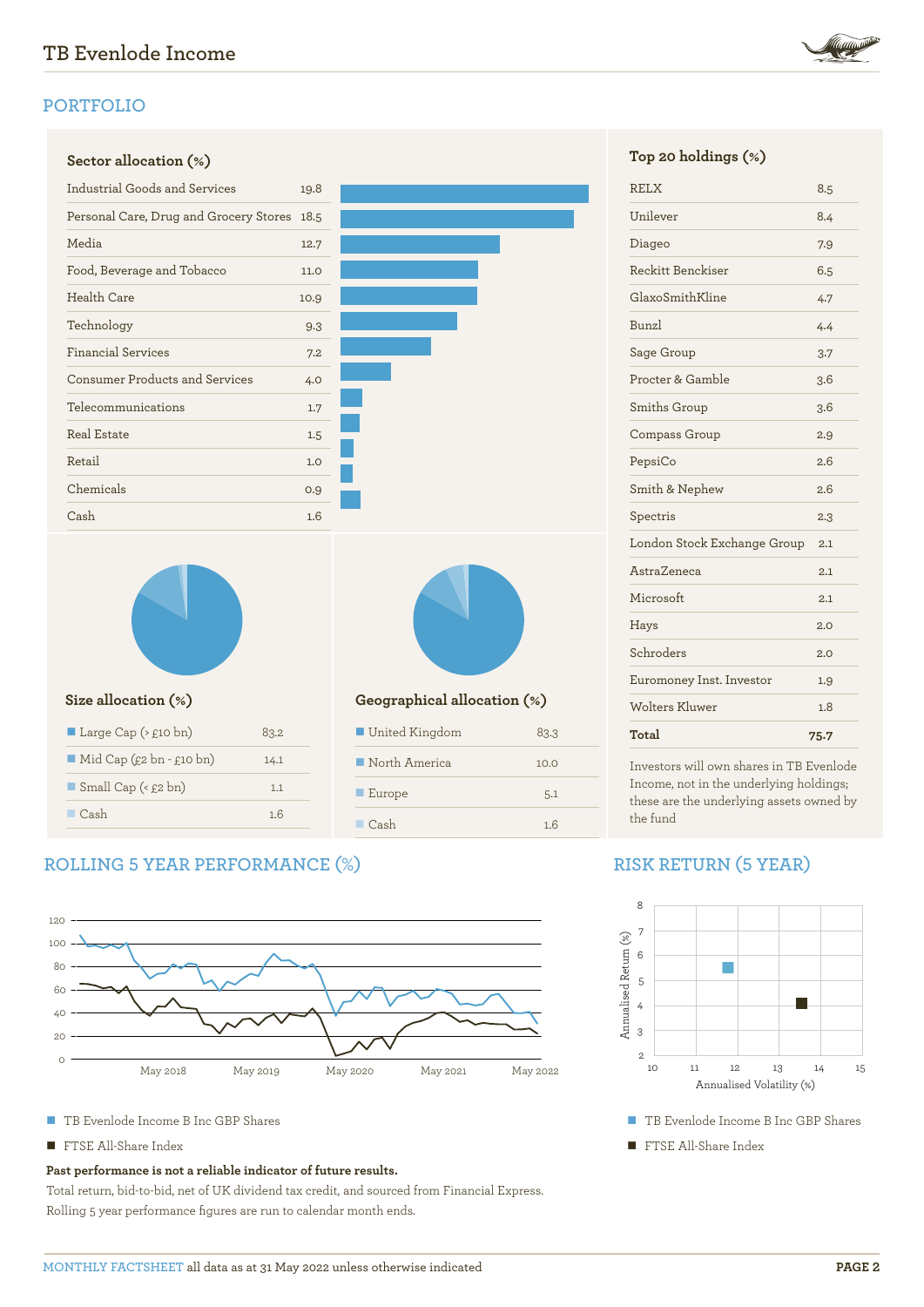

# **INVESTMENT TEAM**

**The Evenlode Investment Team totals 15 staff. Fund managers are supported by a team of analysts including three dedicated stewardship analysts, and the team works collegiately to challenge thinking and share ideas.**



**Fund Manager** Hugh launched TB Evenlode Income in October 2009. Previously he managed several

equity income funds at Rathbone Unit Trust Management. Hugh holds a first-class degree from the University of Edinburgh in Philosophy and Mathematics.



**Integration into the investment process**

**Fund Manager** Ben has worked on the TB Evenlode Income fund since launch in 2009, and became

co-manager in December 2012. Ben has a doctorate from the University of Oxford and a first-class degree from University College London, both in the field of physics. He holds the Investment Management Certificate and level 1 of the Chartered Financial Analyst qualification.

# **HUGH YARROW BEN PETERS CHRIS MOORE**



**Head of Research** Chris joined Evenlode Investment Management in

February 2018 having previously been an equity research analyst at Investec Bank and Berenberg. Chris is a fully qualified Chartered Accountant and Chartered Financial Analyst, and studied Accounting and Finance at Warwick University.

## **ENVIRONMENTAL, SOCIAL AND GOVERNANCE (ESG)**

**SAWAN KUMAR Head of Stewardship**



**CHARLIE FREITAG Stewardship Analyst**



#### **BETHAN ROSE Sustainable Investment Analyst**

Every year, Evenlode assesses the financed emissions embedded in its investments, to better understand the impact our investee companies have on the climate, and the risk they face from regulation and consumer pressure on climate transition. Our annual Portfolio Emissions Report 2022 states that the emissions associated with investing<br>£10k in one of our funds is between 0.6 and 2.4 tonnes of CO2-equivalents or between 25 and 56 kilograms fo

#### **Our ongoing commitment**

#### Signatory of:



Evenlode Investment Management became a signatory to the United Nations Principles for Responsible Investment (UNPRI) in 2018. By becoming signatories, we commit to implementing these principles and incorporating environmental, social and governance factors into our investment process to help enhance returns and better manage risk for our clients.

- ? Strategy & Governance: A+
- ? Integration: A+
- ? Engagement: A
- **Proxy Voting: A**

**Recent publications for download**

- ? **[UNPRI Assessment Report](https://evenlodeinvestment.com/resources/stewardship-assets/2020-Assessment-Report.pdf)**
- ? **[Responsible Investment Report](https://evenlodeinvestment.com/resources/stewardship-assets/Evenlode-Investment-Annual-Responsible-Investment-Report-2021.pdf)**
- ? **[Carbon Emissions Report](https://evenlodeinvestment.com/resources/stewardship-assets/Evenlode-Portfolio-Emissions-Report-2022.pdf)**

**MSCI Rating**



Data as at 30 April 2022. Based on 99.2% of AUM. MSCI ESG Fund ratings are intended to measure the resilience of funds to long-term risks and opportunities arising from environmental, social and governance issues.

#### **Morningstar® Ratings**



Morningstar Sustainability Rating™

Ratings as at 31 March 2022. Based on 100.0% of AUM. The Morningstar® Sustainability Rating<sup>TM</sup> is intended to measure how well the issuing companies of the securities within a fund's portfolio holdings are managing their environmental, social, and governance risks and opportunities relative to the fund's Morningstar Global Category peers.



Ratings as at 31 March 2022. Based on 98.9% of AUM. The Morningstar® Low Carbon Designation™ is intended to allow investors to easily identify low-carbon funds across the global universe. The designation is an indicator that the companies held in a portfolio are in general alignment with the transition to a low-carbon economy.

© 2021 Morningstar. All rights reserved. The information contained herein: (1) is proprietary to Morningstar and/or its content providers; (2) may not be copied or distributed; and (3) is not warranted to be accurate, complete, or timely. Neither Morningstar nor its content providers are responsible for any damages or losses arising from any use of this information. Past performance is no guarantee of future results. MSCI ESG Research LLC's ("MSCI ESG") Fund Metrics and Ratings (the "Information") provide environmental, social and governance data with respect to underlying securities within more than 31,000 multi-asset class Mutual Funds and ETFs globally. MSCI ESG is a Registered Investment Adviser under the Investment Advisers Act of 1940. MSCI ESG materials have not been submitted to, nor received approval from, the US SEC or any other regulatory body. None of the Information constitutes an offer to buy or sell, or a promotion or recommendation of, any security, financial instrument or product or trading strategy, nor should it be taken as an indication or guarantee of any future performance, analysis, forecast or prediction. None of the Information can be used to determine which securities to buy or sell or when to buy or sell them. The Information is provided "as is" and the user of the Information assumes the entire risk of any use it may make or permit to be made of the Information.